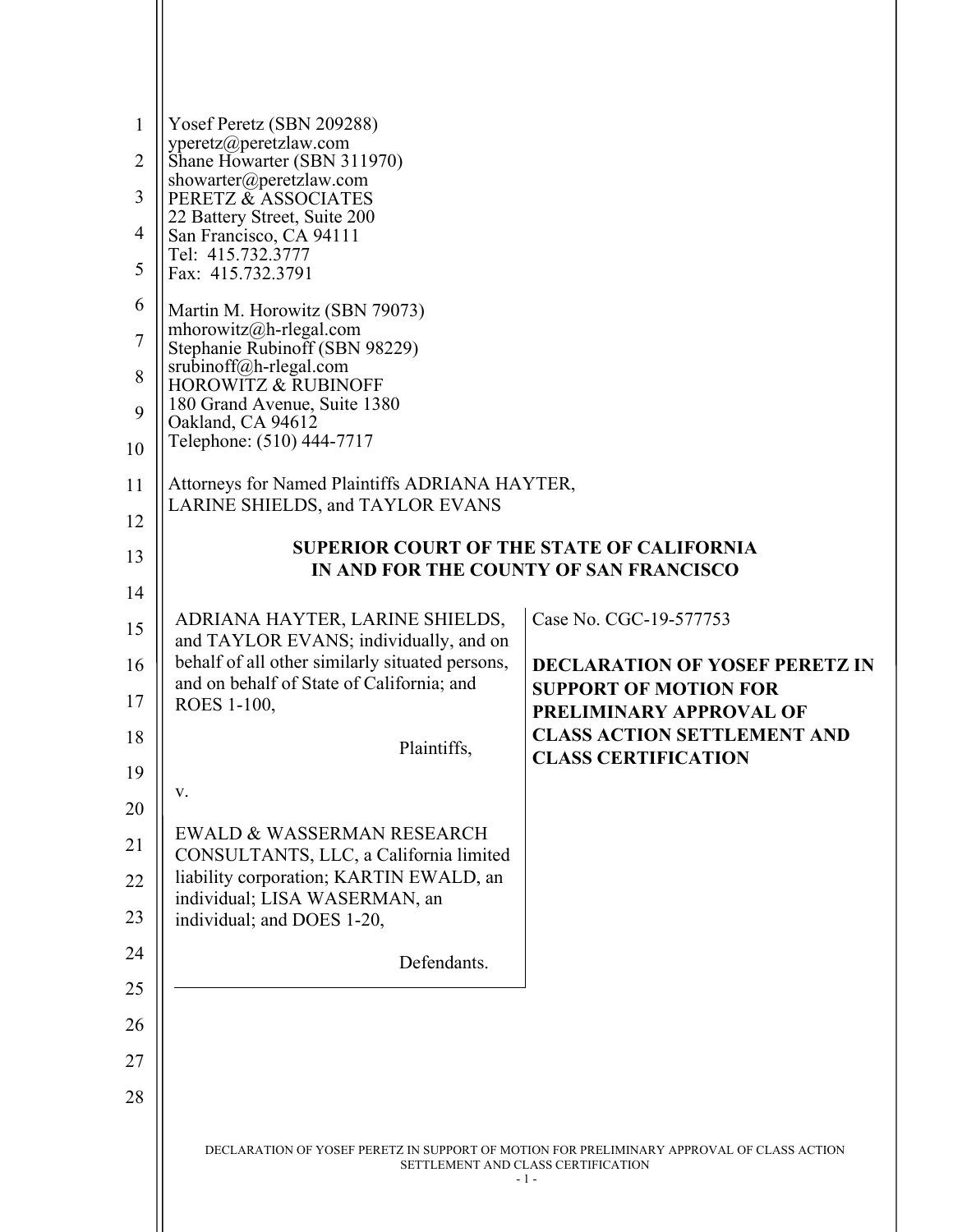1 I, Yosef Peretz, hereby declare and state:

 $\overline{2}$ 3 1. I am the principal at Peretz & Associates, counsel of record for Named Plaintiffs ADRIANA HAYTER, *et al.* ("Plaintiffs") in this matter.

4 5 6 2. I am submitting this declaration in support of Named Plaintiffs' Motion for Preliminary Approval of Class Action Settlement and Class Certification. This motion is unopposed by Defendants, who agreed to waive the statutory motion period under Code of Civil Procedure section 1005 for the filing and serving of this motion.

7 8 9 3. This putative class action was filed on July 18, 2019. Plaintiffs served extensive written discovery requests on Defendants shortly thereafter on August 15, 2019. Plaintiffs filed the operative First Amended Complaint on September 16, 2019.

10 11 12 13 4. The parties then met and conferred and agreed to attend private mediation with John Hyland, Esq. of Rukin Hyland & Riggin LLP. As part of the agreement to mediate, Defendants provided Plaintiffs with certain key payroll and timekeeping documents and further agreed to provide Plaintiffs with the putative class list.

14 15 16 17 18 19 5. In order to provide Plaintiffs with the class list, including contact information for class members, the parties stipulated to a form opt-out notice pursuant to *Belaire-West Landscape, Inc. v. Superior Court* (2007) 149 Cal.App.4th 554 ("*Belaire-West*"). This stipulation was approved by the Court on December 30, 2019. The *Belaire-West* notices were mailed to putative class members on January 14, 2020 with an opt-out deadline of February 4, 2020. Ultimately, three of the fifty-six (56) notices mailed out were returned as undeliverable, and no members opted out of providing their contact information to Plaintiff's counsel.

20 21 22 23 6. The parties then held a full-day session of mediation with Mr. Hyland on February 19, 2020. However, the parties were unable to reach a settlement at that time. The parties continued to informally discuss settlement throughout the spring and summer of 2020, while simultaneously exchanging further written discovery requests, responses and production of documents. Significant discovery was conducted by both sides, including 24 sets of written discovery.

24 25 26 27 28 7. At a Case Management Conference on September 14, 2020, the Court ordered the parties to attend a Mandatory Settlement Conference before the Honorable Mary E. Wiss. The parties agreed to convert the conference into a judicial mediation, which took place with Judge Wiss during a full-day session on November 6, 2020. With the help of Judge Wiss, the parties were able to reach a class action and PAGA settlement in this matter, which was formalized into the

> DECLARATION OF YOSEF PERETZ IN SUPPORT OF MOTION FOR PRELIMINARY APPROVAL OF CLASS ACTION SETTLEMENT AND CLASS CERTIFICATION

 $-2 -$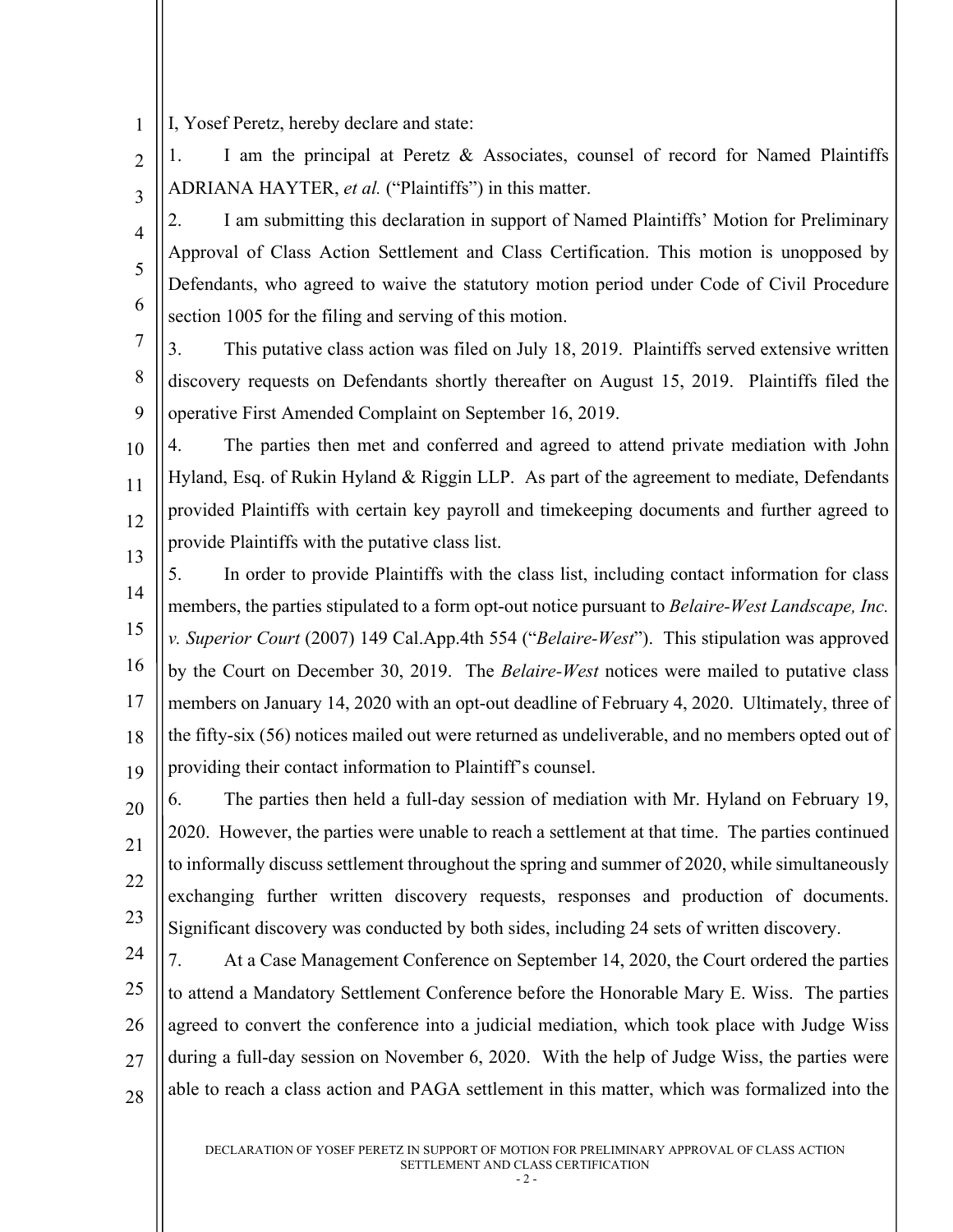1 Settlement Agreement currently before the Court for preliminary approval.

 $\mathfrak{D}$ 3 4 5 6 7 8 9 8. As part of the settlement, the parties also agreed to allow Plaintiffs' counsel to file a Second Amended Complaint to allege a PAGA claim, and provide notice to the California Labor and Workforce Development Agency (hereinafter "LWDA") pursuant to Cal. Lab. Code § 2699.3(a) (hereinafter the "PAGA Notice"). On January 14, 2021, the parties filed a joint stipulation to file a Second Amended Complaint that included the PAGA claims. On February 1, 2021, the Court ordered Defendants to file their responsive pleading to Plaintiff's Second Amended Complaint, and on February 23, 2021, the parties jointly stipulated to stay Defendants' responsive pleading deadline pending the Court's ruling on final approval of the settlement between the Parties.

10 11 9. A true and correct copy of the parties' proposed class action settlement in this matter is attached hereto as **Exhibit 1**.

12 13 14 15 16 17 18 19 10. Named Plaintiffs Hayter, Shields, and Evans were instrumental in contacting and providing information to their counsel which led to the initial filing of this action. After the action was filed, each responded to extensive written discovery, with significant hours of work for each Named Plaintiff. All three Named Plaintiffs were present and participated in the full day of mediation with Mr. Hyland on February 4, 2020, including by providing additional factual background and answering questions posed by counsel and Mr. Hyland. Finally, all three Named Plaintiffs were available and provided information which assisted the parties in finally settling this action with Judge Wiss at the full day, remote mediation held on November 4, 2020. The Named Plaintiffs have not received any personal benefits from this participation.

20 21 22 11. All of the Named Plaintiffs are at or near minimum-wage employees who have had to work around their current jobs to provide the labor necessary to take on this Action. Additionally, Shields and Evans both became pregnant during the scope of this Action and have had to balance their time between their new jobs, new children, and this Action.

23 24 25 12. A true and correct copy of the parties' proposed Notice and Claim Form to be sent out to class members notifying them of this proposed class action settlement is attached hereto as **Exhibit 2**.

26 27 28 13. Plaintiffs' Counsel's evaluation of the liability and damages in the case was premised on an extensive evaluation of, among other things, the number of the putative Class Members, the alleged amounts of unpaid wages owed, the average hourly rate each class member actually